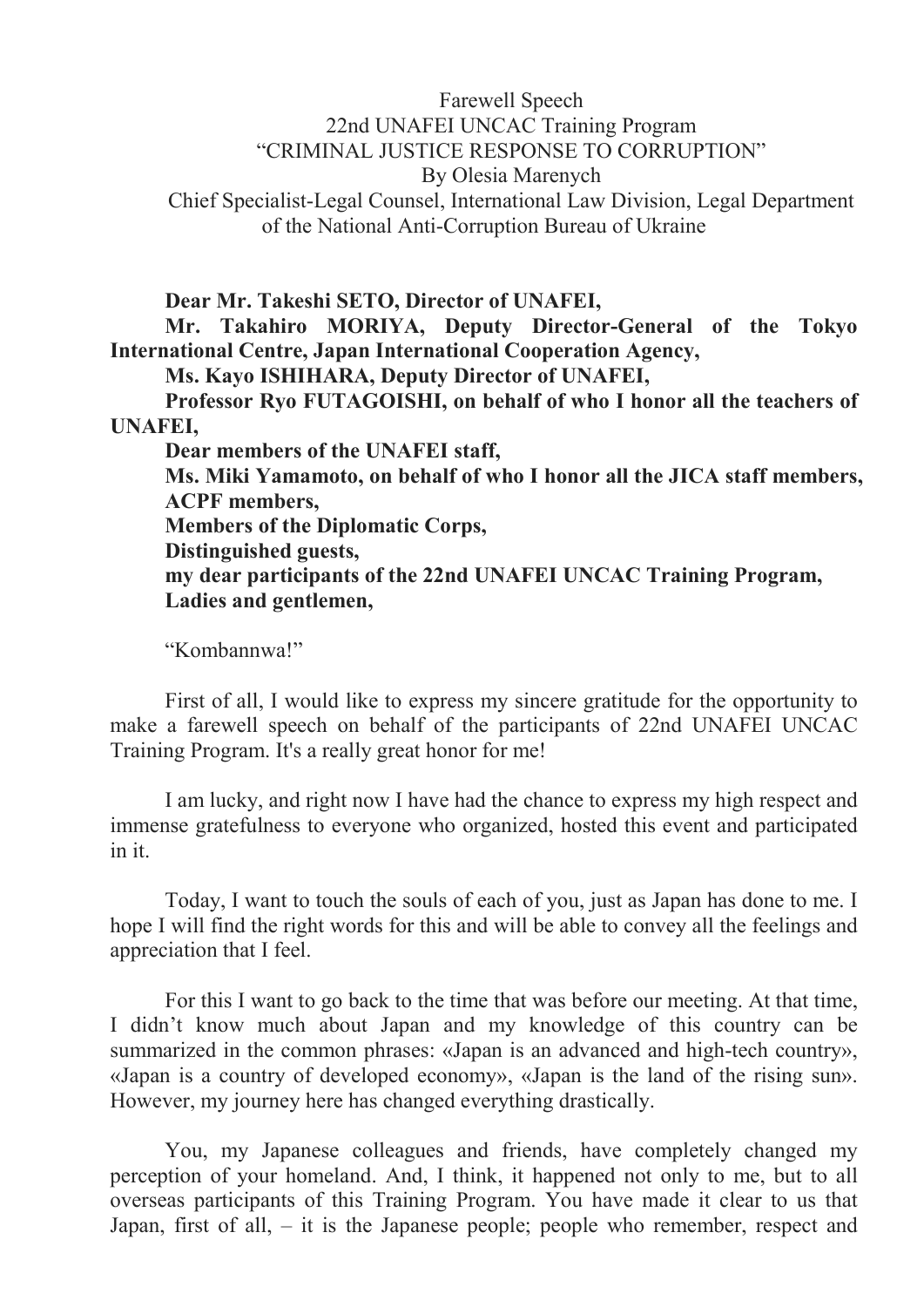cherish their past very well, take care about their present and strengthen, change the future not only for the new Japanese generation, but for the generations all over the world. Our Training Program is a very good example of this.

Thanks to this program we have become more experienced and have gained a wealth of knowledge on the best practices for preventing corruption in Japan, as well as counteracting and combating this phenomenon in the respective countries.

We have enjoyed excellent lectures by experienced teachers from UNAFEI, Japanese authorities and visiting experts from Hong Kong, USA and Great Britain. These experiences have really opened our minds to new opportunities in the fight against corruption in our countries!

Moreover, visits to the Supreme Court, Tokyo District Court, Tokyo Regional Taxation Bureau, National Police Academy, Hiroshima Prefectural Police, Kyoto Detention House, Osaka District Public Prosecutor's Office have greatly increased our understanding of the structure and functioning of the Japanese justice system. In this regard, we would like to thank these institutions for the warm welcome and attention given to us during these visits.

At the same time, we very much appreciate the attention given to us during the ACPF reception. Thank you for the friendly atmosphere and those positive emotions you gave us during this reception. We hope that we didn't disappoint you with our knowledge of Japanese.

Thanks to you and the activities organized, the knowledge and experience gained in Japan will certainly find a good application in our countries.

In addition, I want to say that all of you have certainly amazed us to the bottom of our hearts with Japanese gentle care for one another, your attention to all details and your talent to organize yourself and us. Thanks to the UNAFEI's staff, as well as to Urara-san, Kazu-san, Taku-san, Takeshi-san, Mayu-san and Kana-san, from time to time we felt like a little children taken care of by our parents. It seems we used to feel this way only when we were little children. Thank you so much for this childhood feeling!

And we will definitely miss the fine sense of humor of Ms. Yamamoto-san and Mr. Tamura-san, as well as Urara-san's humorous warnings of not giving us a food in the event of being late.

We will miss you so much, our new friends.

Now I am bringing back to the memory when we had our first introductory meeting at the UNAFEI and Ms. Ishihara-san told us that at the end of our Training Program all of us will become an one big family. Honestly, I didn't believe those words then. Then I thought, «Family? How can it be?». But now, after such a bright